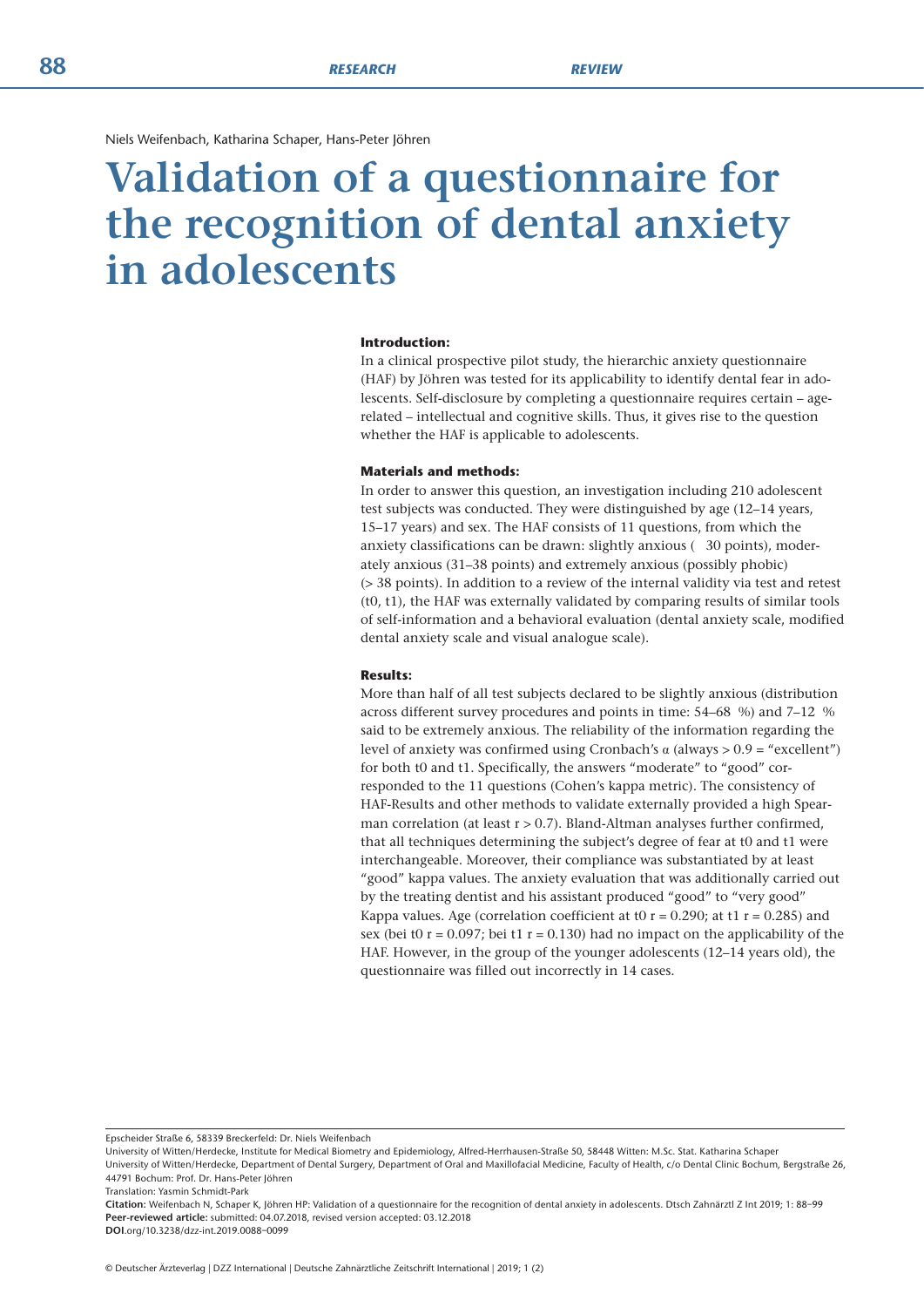#### **Conclusion:**

This pilot study has shown that the HAF in its existing form is generally very applicable to adolescents. It is suggested that younger adolescents (12–14 years old) do not fill out the forms without guidance. In addition, further studies on the applicability of the HAF in adolescents are recommended in consideration of their education.

**Keywords:** adolescents; dental anxiety; hierarchic anxiety questionnaire

# **1. Introduction**

Today, there are multiple options in dentistry to carry out nearly painless dental treatment.

Despite these possibilities, dental fear is a common phenomenon in our society, regardless of social status and level of education of people affected. A visit to the dentist is a burden for every second person in the population, which can lead to psychological, social and dental problems. About 10 % of the population avoid a visit to the dentist completely. Therefore, dental anxiety is one of the greatest obstacles in achieving optimal dental health in the population [3, 7, 11, 20]. From the dentist's perspective, the treatment of anxiety patients leads to an increased burden and stress reactions. Additional costs following appointment cancellations are not uncommon. This phenomenon of dental anxiety impacts the entire health care system: Treatments are delayed, made more difficult or cancelled. If phobic patients are treated psychotherapeutic, additional costs arise due to these interventions [7, 17, 30].

Anxiety before dental treatment can have various different causes (bad experiences, model learning, disposition, etc.) and shows different manifestations, even up to anxiety disorders with pathological significance, for example dental phobia [14, 20]. Usually, the origin of dental phobia can be due to bad experiences in one's childhood or adolescence. Öst [27] asserts the average age for a beginning dental phobia to be 13 years old. The behavior of a child is further modulated by endogenous (constitutional, hereditary) and exogenous (educational, environmental) impacts [16, 32]. But also the development of anxiety during the process of detachment from parents or rather development of the own personality (puberty), a normal phenomenon, is described. Nevertheless, these fears can enhance dental anxiety [31, 33]. Therefore it is important, to give dentists the opportunity to recognize dental anxiety in kids and adolescents, in order to adapt to the situation and adequately prepare the patient [12, 40].

For these reasons, it is important to recognize and classify an existing dental anxiety when compiling the medical history [11, 18, 29], as well as offering appropriate techniques for prevention or reduction [27, 28]. Anxiety questionnaires are popular for patients to assess themselves (e.g. Corah's dental anxiety scale, Jöhren's hierarchic anxiety questionnaire). The visual analogue scale is used as well. These methods are considered to be easily applicable, cost-effective and nevertheless reliable means for a diagnosis of dental anxiety. Especially the hierarchic anxiety questionnaire has proven to be a reliable screening instrument due to its hierarchic design [1, 7, 10, 14].

The methods mentioned above were developed empirically and validated in adult subjects. In pediatric dentistry these methods have not been sufficiently investigated and therefore are not applicable. This is because questionnaires and analogue scales require specific intellectual and cognitive skills, which are well-developed in adults and at best in adolescents [24, 40]. For children, the assessment in regard to dental anxiety is done by the treating dentist [4, 39]. For older children up to 13 years old, visual and textually simplified anxiety questionnaires were developed [21]. The question remains unanswered if the method of self-assessment that was used in adults [15] is also suitable for teenage adolescents. Contents of the questionnaire could possibly not be understood fundamentally or extensively. In this content, it is problematic that adolescent imagination is not fully matured and lacking experience. Further, it could lead to false declarations, possibly in consequence of a sense of shame or lack of cooperation due to immaturity [33, 34].

The present pilot study examines the applicability of questionnaires in detecting and determining the extent of dental anxiety in male and female adolescents from ages 12 to just under 18. The investigation is aimed to evaluate the applicability of the HAF (hierarchic anxiety questionnaire) in consideration of a comparison with the DAS (dental anxiety questionnaire as well as the modified form MDAS) and the VAS (visual analogue scale) in adolescents and to validate it via behavioral evaluation.

#### **2. Materials and methods**

The present prospective pilot study was conducted between March and September 2012 in a private dental practice in Breckerfeld (Ennepe-Ruhr-Kreis, North Rhine-Westphalia). The study design was previously exam ined and authorized by the ethics committee of the University Witten/ Herdecke (Nr. 05/2012).

The total sample size included 224 students participating voluntarily and was based on earlier comparable studies [e.g. 10, 40]. In 14 cases (6.25 %) the questionnaire was filled out incorrectly  $(t0 = 9)$ ,  $t1 = 5$ ); all of these 6 male and 8 female participants were under the age of 14. Of the remaining 210 subjects, 94 were male and 116 female. According to the usual classification of development psychology [6], 2 groups were defined: 12–14 yearolds and 15–17 year-olds (meaning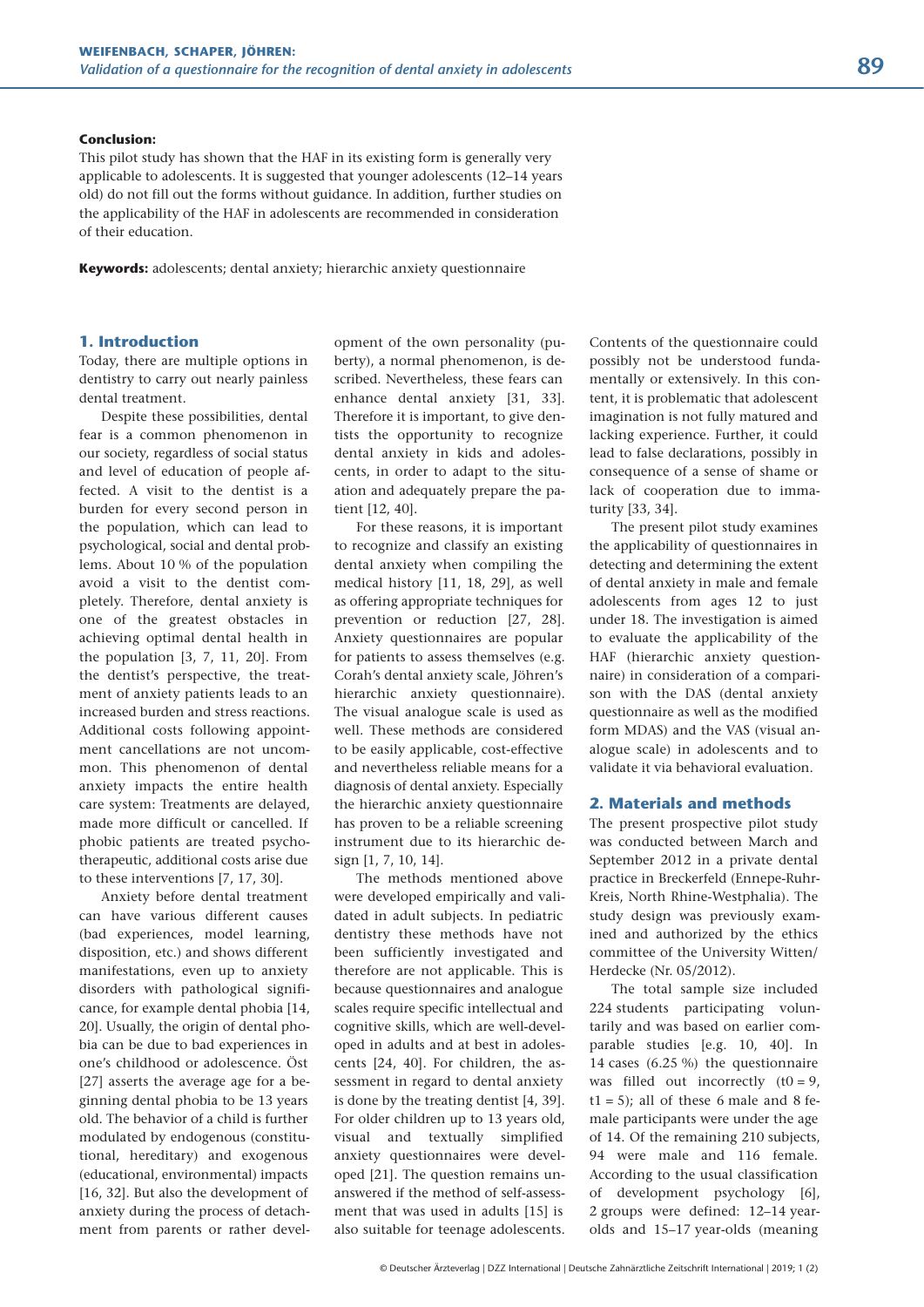

**Figure 1** Bland-Altman plots for (A) HAF/DAS, (B) HAF/MDAS and (C) HAF/VAS at different points in time (t0 in the upper row, t1). The X-axis refers to the mean, the Y-axis refers to the difference (see Table 2). The longer, dashed lines mark the limits of agreement, and the short stippled lines mark the 95 % confidence interval of the difference of the total scores.

that the 15th or 18th year has not been completed, respectively). The group mentioned first included 37 males and 50 females, the second group included 57 males and 66 females.

### **2.1 Utilized survey procedures**

Corah's dental anxiety scale (DAS) [2] and its modification (MDAS) [9]: DAS is the most frequently used "anxiety scale" in dentistry internationally [15, 22]. It consists of 4 questions with 5 answer possibilities each. Patients are asked to imagine themselves in different situations and to check the answer possibility that corresponds to their feelings (regarding the specific situation). Patients were asked to imagine themselves in different situations and check response options that represent their current sensation (with regard to the respective situation). The DAS intends the score distribution from 4 to 20 in 3 classifications (12 points: slightly anxious; 13–14: moderately anxious; 15 and higher: extremely anxious) [2, 25]. The MDAS has been extended to include a question on local anaesthesia and has a points distribution from 5–25 (< 16 points: slightly

anxious; 16–18: moderately anxious; > 18: extremely anxious) [9].

Jöhren's hierarchic anxiety questionnaire (HAF) [10]: The HAF builds on top of the DAS and in addition contains different treatment situations, which were taken from an anxiety hierarchy of Gale's investigation [5], and that depicts situations causing anxiety in patient treatment [10, 13]. The HAF consists of 11 questions, where 5 different anxiety manifestations can be selected (from "not at all anxious" to "sick with fear"), therefore a points score from 11 to 55 is possible. Thus, the patients can be divided in 3 categories ( 30 points: slightly anxious; 31–38 points: moderately anxious; > 38 points: extremely anxious) [10]. The diagnosis dental phobia can be deduced from the HAF, when a point value of more than 38 is reached with simultaneous prevention of dental treatment for more than 2 years in the medical history [10, 14]. The questionnaire was validated and checked on its reliability. It yielded a high correlation to DAS with a coefficient of 0.88 and a good correlation to STAI ("State Trait Anxiety Inventory" of Spielberger et

al. [36]) with a coefficient of 0.66 [10].

(Fig. 1: N. Weifenbach)

Fig. 1: N. Weifenbach)

Self-assessment using the visual analogue scale (VAS) [1]: This test consists of a scale with 2 defined endpoints (0–100 mm). The patients were asked to mark their anxiety with a line on this scale, where 0 corresponds to total fearlessness and the value 100 is maximum anxiety before a treatment. This test is an easy way to determine if dental anxiety exists and how profound it is [14, 15]. Before it was asked if the VAS can serve as an initial screening instrument, it was validated using the HAF. This resulted in the VAS being a suitable, fast and simple (and therefore easily applicable in everyday dental practice) measure of tendency to obtain clarity in what methods in diagnosing anxiety could possibly be applied. However, VAS results alone tempt overinterpretation [1].

The methods presented to self-assess are depicted in Annex 1.

# **2.2 Study procedure**

Test and retest: The questioning of every person was conducted using HAF, MDAS, DAS and VAS (presented in random order). Additionally, all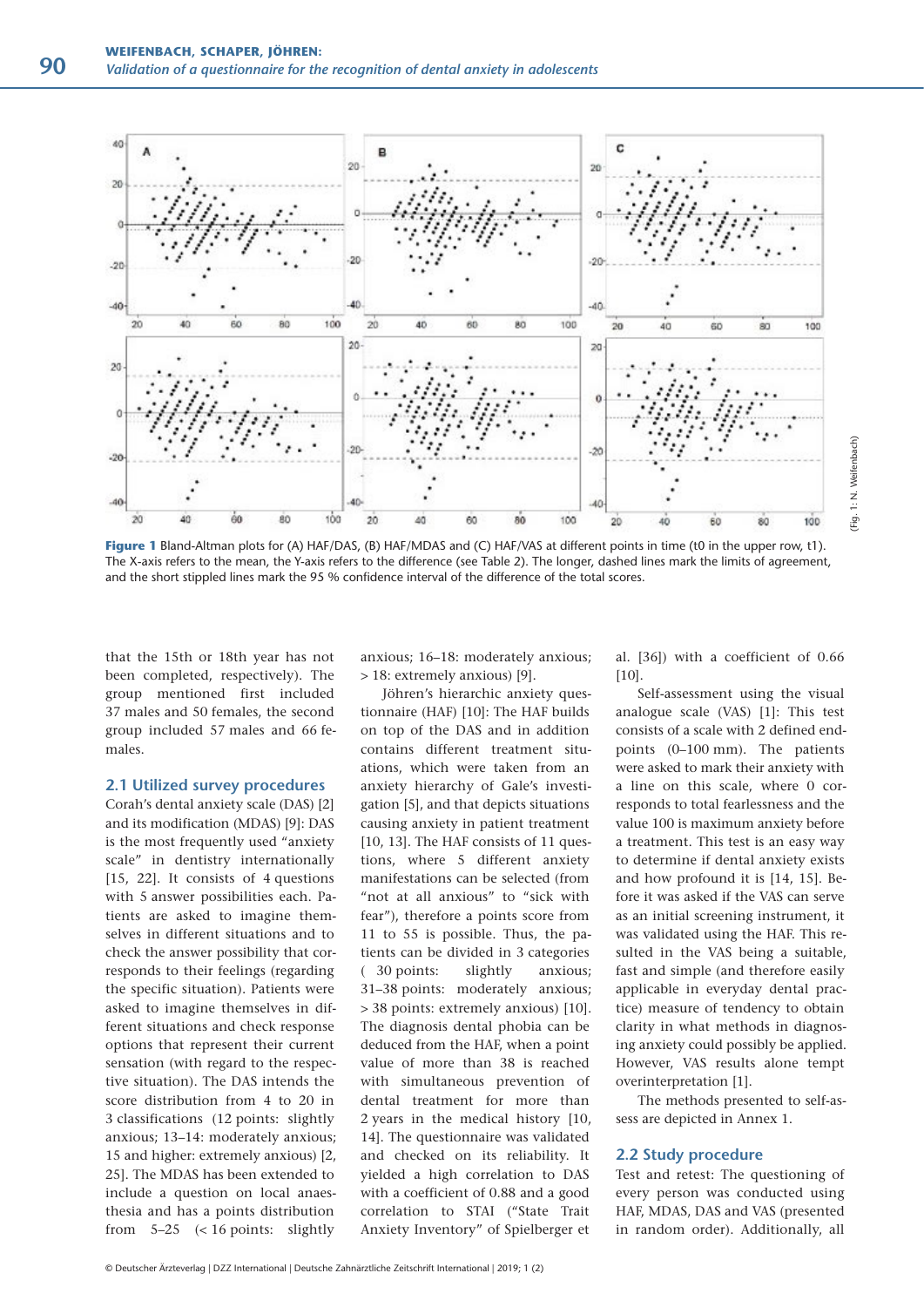| <b>Anxiety</b>                                | <b>HAF</b>  | <b>DAS</b>  | <b>MDAS</b> | <b>VAS</b>  | <b>Dentist</b> | <b>Assistant</b>      |
|-----------------------------------------------|-------------|-------------|-------------|-------------|----------------|-----------------------|
|                                               |             |             | t0          |             |                |                       |
| Slightly anxious                              | 136 (64.6)  | 141 (67.14) | 144 (68.57) | 133 (63.33) | 116 (55.24)    | 115 (54.76)           |
| Moderately anxious                            | 58 (27.62)  | 50 (23.81)  | 50 (23.81)  | 58 (27.62)  | 70 (33.33)     | 69 (32.86)            |
| Extremely anxious<br>(possibly phobic)        | 16(7.62)    | 19(9.05)    | 16(7.62)    | 19(9.05)    | 24 (11.43)     | 26 (12.38)            |
|                                               |             |             | t1          |             |                |                       |
| Slightly anxious                              | 138 (65.71) | 142 (67,62) | 140 (66,67) | 133 (63.33) |                |                       |
| Moderately anxious                            | 55 (26.19)  | 49 (23.33)  | 53 (25.24)  | 57 (27.14)  |                | No data was collected |
| <b>Extremely anxious</b><br>(possibly phobic) | 17(8.1)     | 19(9.05)    | 17(8.10)    | 20(9.52)    |                |                       |

**Table 1** Absolute distribution and (in parentheses) the percentage of anxiety classification of the questionnaires HAF (hierarchic anxiety questionnaire), DAS (dental anxiety scale), MDAS (modified dental anxiety scale), and the VAS (visual analogue scale), as well as the dentist's and assistant's assessment (n = 210). In order to compare the methods, scores were standardized to 100 %.

|                 |                               |         | t <sub>0</sub> | t1       |
|-----------------|-------------------------------|---------|----------------|----------|
|                 | Mean                          |         | $-1.073$       | $-2.584$ |
|                 |                               | Minimum | $-2.456$       | $-3.875$ |
| <b>HAF-DAS</b>  | 95 %-mean confidence interval | Maximum | 0.309          | $-1.294$ |
|                 | Standard deviation            |         | 10.162         | 9.4841   |
|                 | Mittelwert                    |         | $-3.778$       | $-5.737$ |
|                 |                               | Minimum | $-5.013$       | $-6.928$ |
| <b>HAF-MDAS</b> | 95 %-mean confidence interval | Maximum | $-2.544$       | $-4.545$ |
|                 | Standard deviation            |         | 9.076          | 8.759    |
|                 | Mittelwert                    |         | 12.579         | 11.596   |
|                 |                               | Minimum | 10.851         | 9.984    |
| <b>HAF-VAS</b>  | 95 %-mean confidence interval | Maximum | 14.307         | 13.208   |
|                 | Standard deviation            |         | 12.703         | 11.848   |

**Table 2** Statistical description of data at t0 and t1 used to create Bland-Altman plots (Figure 1) (n = 210).

subjects were assessed regarding their state of anxiety by the dentist and his assistant. The assessment has been carried out based on the behavioral scale of Frankl et al. [4]. Out of the 4 anxiety classifications, the two middle ones were combined so that the subjects could be assessed as: extremely cooperative, conditionally cooperative and slightly cooperative. The 3 anxiety classifications were equated with Corah's anxiety classifications [2]: slightly anxious, moderately anxious and extremely anxious.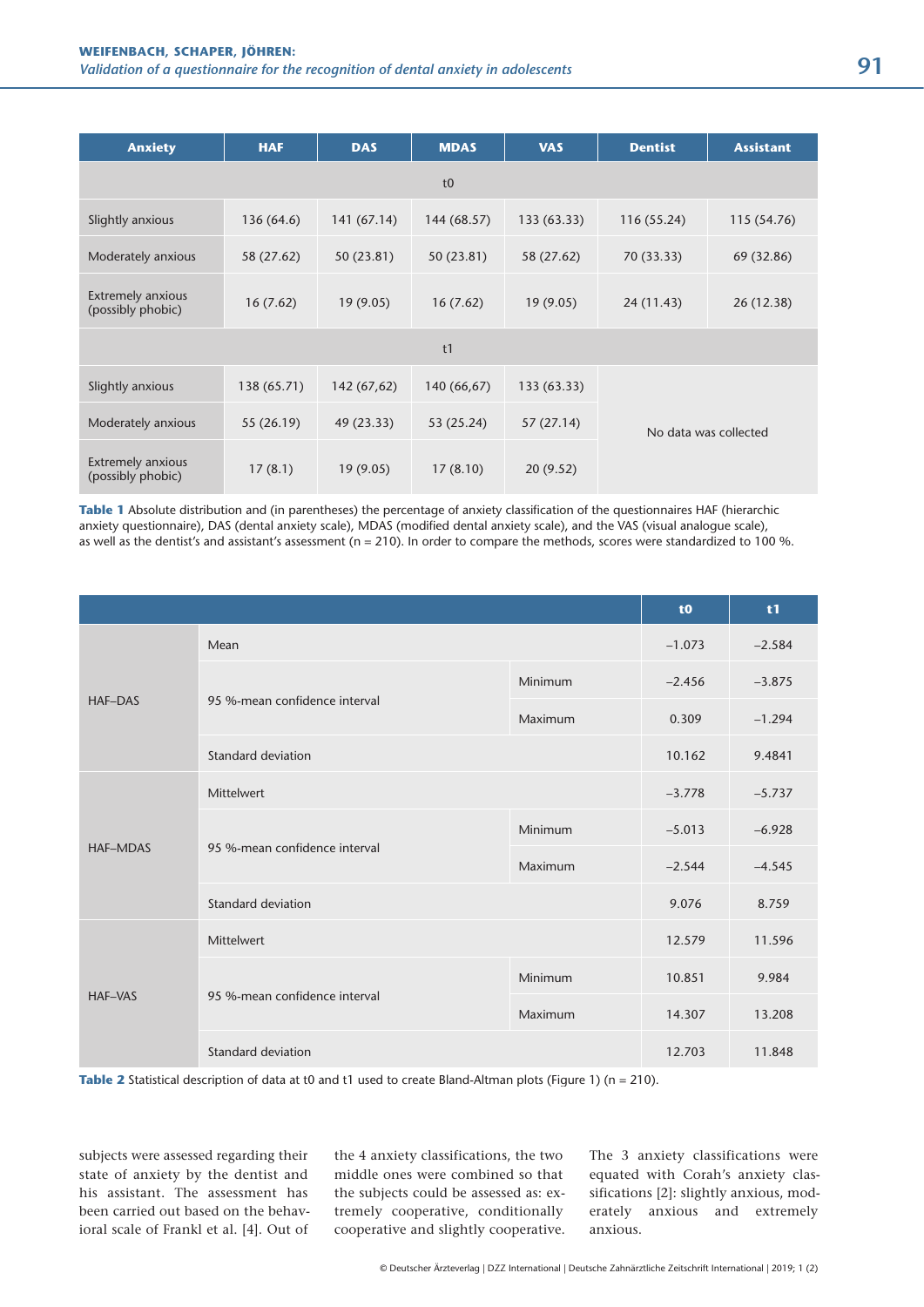|                     | <b>HAF-DAS</b><br>(t0) | <b>HAF-DAS</b><br>(t1) | <b>HAF-MDAS</b><br>(t0) | <b>HAF-MDAS</b><br>(t1) | <b>HAF-VAS</b><br>(t0) | <b>HAF-VAS</b><br>(t1) |
|---------------------|------------------------|------------------------|-------------------------|-------------------------|------------------------|------------------------|
| Median              | $-1.136$               | $-3.182$               | $-3.273$                | $-5.818$                | 14.591                 | 12.909                 |
| Interquartile range | 11.02                  | 11.36                  | 9.82                    | 10.64                   | 15.45                  | 13.59                  |
| Minimum             | $-40.45$               | $-38.18$               | $-34.55$                | $-38.18$                | $-27.09$               | $-26.09$               |
| Maximum             | 32.73                  | 24.09                  | 20.73                   | 15.27                   | 38.55                  | 37.27                  |
| p-value             | 0.367                  | 0.002                  | < 0.001                 | < 0.001                 | < 0.001                | < 0.001                |

**Table 3** Results of Bland-Altman analyses for the differences of the total scores and of respective sign tests of HAF and each one of the other dental anxiety methods at t0 and t1 ( $n = 210$ ). Significant values are bold and in italics.

In order to verify the repeatability of the collected data, all subjects were questioned for a second time (t1) in different intervals, but at least 2 weeks after the first questioning (t0) using HAF, DAS, MDAS and VAS (retest).

Inclusion criteria: The following characteristics were applied for subject selection:

- Boys and girls between 12 and under 18 years of age;
- Full command of the German language;
- Attendance of secondary school;
- Visit to a dental practice with (at least) one parent (or guardian) at time t0 and the voluntary participation in a consultation on the study followed by giving written consent;
- No dental treatment was neces sary until retest (t1).

#### **2.3 Statistical analysis**

All analyses were conducted using SPSS (Statistical Package for the Social Sciences), Version 19.

Internal validation: In order to determine the test-retest reliability of the HAF, Cronbach's α for time t0 and t1 was calculated. Additionally, it was shown if response items were possibly misunderstood or not kept apart correctly using the Kappa coefficients. With an interval-inclusion test (confidence interval method) the sets of data were tested for equivalence in regard to both points in time. The difference of the total scores (which were previously standardized to 100 %) for t0 and t1 were calculated.

External validation: In order to check the validity of the HAF results using DAS, MDAS and VAS, the scores of mentioned survey methods were standardized to 100 % first to facilitate comparison. Afterwards, a Bland-Altman-analysis was conducted with Bland-Altman-plots for the HAF and for another method mentioned above. In addition to the plot method, sign tests (dependent samples, continuous data) were calculated to detect differences in the calculated total scores of the HAF and DAS, MDAS and VAS, respectively. A statistical difference means, that the subjects would have responded significantly different at both times of investigation. Only after the degree of accordance was determined, it makes sense to investigate how the results of HAF and DAS, MDAS and VAS correlate: a high correlation alone says nothing about the congruence. With the parameter free correlation test by Spearman, the correlation coefficient was calculated for the HAF and each respective method. After this investigation of the correlation in general, the correlation of different survey methods for the 3 classifications of anxiety (slightly anxious, moderately anxious, extremely anxious) was examined separately using kappa values.

Comparison of the HAF results and the assessment of the dentist and his assistant: In order to evaluate the possible difference between HAF results and the personal assessments of competent professionals (only at time t0), the McNermar-Bowker-test

was considered along with appropriate cross tables. In addition, the Kappa value was calculated and considered as measure of congruence.

The impacts of age and sex on the applicability of the HAF: In order to determine the impact of age (12–14 years, 15–17 years) and sex (male, female) on the HAF results, Spearman's correlation coefficient was secondarily calculated for these parameters, respectively. Additionally, it was tested on differences using the Wilcoxon-test.

#### **3. Results**

With 54 %-68 %, more than half of the 210 subjects declared to be slightly anxious for test and retest and all survey procedures. Subjects stating to be extremely anxious (possibly phobic) made up mostly less than 10 %, with a maximum of 12 % (Table 1). The consideration of the degree of anxiety based on age and sex yields, that younger, female subjects tended to be the most anxious (data not shown).

### **3.1 Internal Validation**

The reliability of the first HAF-interview (t0) was checked using a retest (t1) and the following determination of Cronbach's α. The values were stable over the course of both times of investigation. At t0 and t1,  $\alpha = 0.92$  and for t0 + t1,  $\alpha = 0.96$ , which signified an "excellent" correlation of test and retest. The calculation of kappa coefficients showed a "good" correlation (0.633–0.739) in 4 out of 11 HAF questions, and a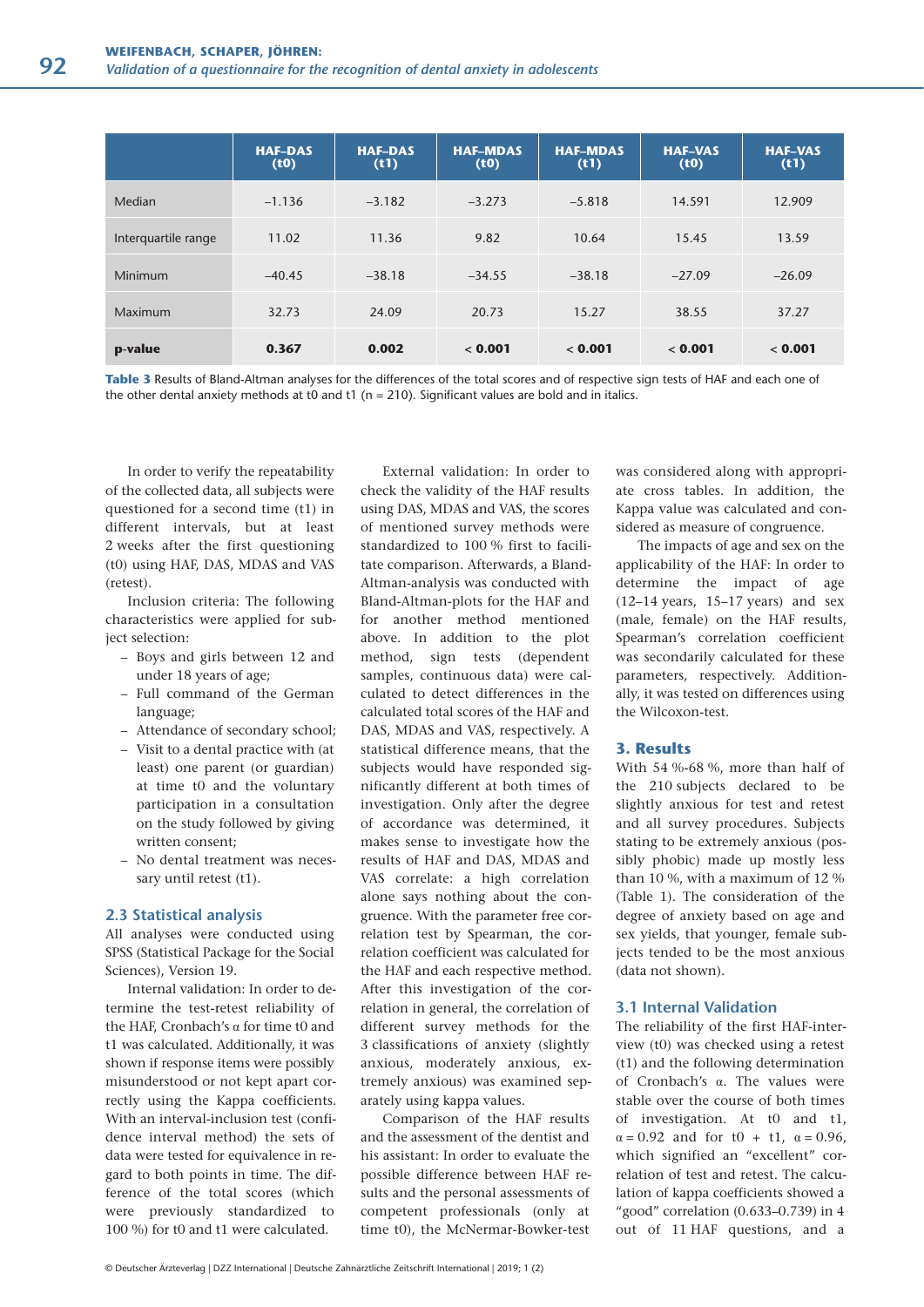"moderate" correlation (0.460–0.591) at both points in time. The conducted interval-inclusion-test illustrates, that the responses of test and retest were the same and the median difference  $(50.0-47.27 = -3.63)$  was within the  $\pm$  5 % equivalence range (95 % confidence interval: –3.63; –1.82).

# **3.2 External Validation**

Figure 1A-C depicts Bland-Altman-Plots for the interview via HAF in comparison with DAS, MDAS und VAS for the points in time t0 and t1, based on the values in Table 2.

The plotted values (mean values versus difference of the total scores using two methods) for the most part scatter within the defined limits of agreement, respectively, this also applies for the 95 % confidence interval of difference of total scores. This means that the questionnaires are interchangeable. The 95 % confidence interval excludes a value of zero for HAF/MDAS and HAF/VAS (Figure 1B, C), so that significances of the respective methods differed. The additional sign tests conducted on differences in the total scores of HAF and DAS, MDAS and VAS, respectively, revealed that the intra-individual deviations were low (Table 3).

Calculation of Spearman's correlation coefficient consistently yielded a high correlation of the 3 methods with HAF, respectively: HAF/DAS- $r = 0.771$  (t0),  $r = 0.798$  $(t1)$ ; HAF/MDAS-r = 0.780 (t0),  $r = 0.795$  (t1); HAF/VAS- $r = 0.829$ (t0),  $r = 0.838$  (t1). Table 4 showed a correlation (kappa value) between different survey methods with regard to the frequency of 3 defined anxiety classifications: slightly anxious, moderately anxious and extremely anxious (possibly phobic). The correlations were consistently "good" to "very good". Only in one case (MDAS/dentist's assistant) it was "moderate".

# **3.3 Differences in classification (dentist, assistant)**

Table 5 and 6 compare the HAF results (only at time t0) with the assessment of the dentist and assistant, respectively, regarding the subjects' anxiety. It is shown, that the HAF

|                | <b>HAF</b> | <b>DAS</b> | <b>MDAS</b> | <b>VAS</b> |
|----------------|------------|------------|-------------|------------|
| <b>HAF</b>     |            | 0.44       | 0.883       | 0.896      |
| <b>DAS</b>     | 0.903      |            | 0.961       | 0.876      |
| <b>MDAS</b>    | 0.872      | 0.890      |             | 0.915      |
| <b>VAS</b>     | 0.915      | 0.895      | 0.865       |            |
| <b>Dentist</b> | 0.675      | 0.665      | 0.675       | 0.713      |
| Assistant      | 0.607      | 0.605      | 0.583       | 0.646      |

**Table 4** Determination of the kappa value regarding the correlation of 2 dental anxiety survey methods at t0 (underlined) and t1 ( $n = 210$ ). Significant values are bold and in italics.

and competent professionals both classify the anxiety nearly identically. However, McNemar-Bowker-Tests showed, that the HAF results and assessments of the dentist or assistant differed statistically. For HAF/dentist and HAF/assistant the differences were significant  $(p < 0.01)$ , respectively. For dentist/assistant, the difference was not significant ( $p = 0.587$ ). A consistently "good" to "very good" correlation of responses with the respective assessments was shown using Kappa values: HAF/dentist–0.675; HAF/assistant –0.607; dentist/assistant –0.842.

# **3.4 Impact of age and sex on the anxiety scale, measured using the HAF**

The Spearman correlation coefficient of total scores of the HAF with both age groups yielded a low correlation: t0  $r = 0.290$ ; t1  $r = 0.285$ . The same applies for sex:  $t0$   $r = 0.097$ ;  $t1$  $r = 0.130$ . Impact of age and sex on the degree of anxiety can therefore not be proven. This is shown by the conducted Wilcoxon test for sex (t0:  $p = 0.161$ ; t1:  $p = 0.59$ ), but not for age, where the results were significant (t0; t1:  $p < 0.001$ ).

# **4. Discussion**

# **4.1 Evaluation of results**

The self-assessment of patients on determining the level of anxiety is considered a quick, cost-effective and not-invasive method to recognize

and assess dental anxiety. This is with the help of adequate guidelines – for adults in form of the HAF – an appropriate, reliable and widely accepted resource for anxiety diagnosis in the context of dental treatment [8, 15]. Recognizing dental anxiety and determining its level before a dental procedure is crucial for coordinating the dental therapy and the methods calming anxiety [8]. When dental anxiety is suspected, the therapy of choice would be behavioral therapy [38]. Even treatment under general anesthesia can be indicated in individual cases [13, 14]. The described methods regarding diagnosis and therapy of dental anxiety and dental phobia have primarily been investigated in adult patients so far [15]. Dental anxiety with pathological value manifests itself often during the beginning of puberty [27, 33]. In order to avoid bad experiences in the dental practice, it is important to receive reliable information in young patients regarding the level of anxiety before a dental procedure [40]. For children up to 13 years old, customized methods that specifically suit their development were devised, which achieve very good results [40], such as the questionnaire to measure dental anxiety in children (FEZ-Ki) [21]. But what measuring instruments are suitable for older adolescents? Are questionnaires appropriate, that base their complexity on adults and the knowledge/understanding needed in order to answer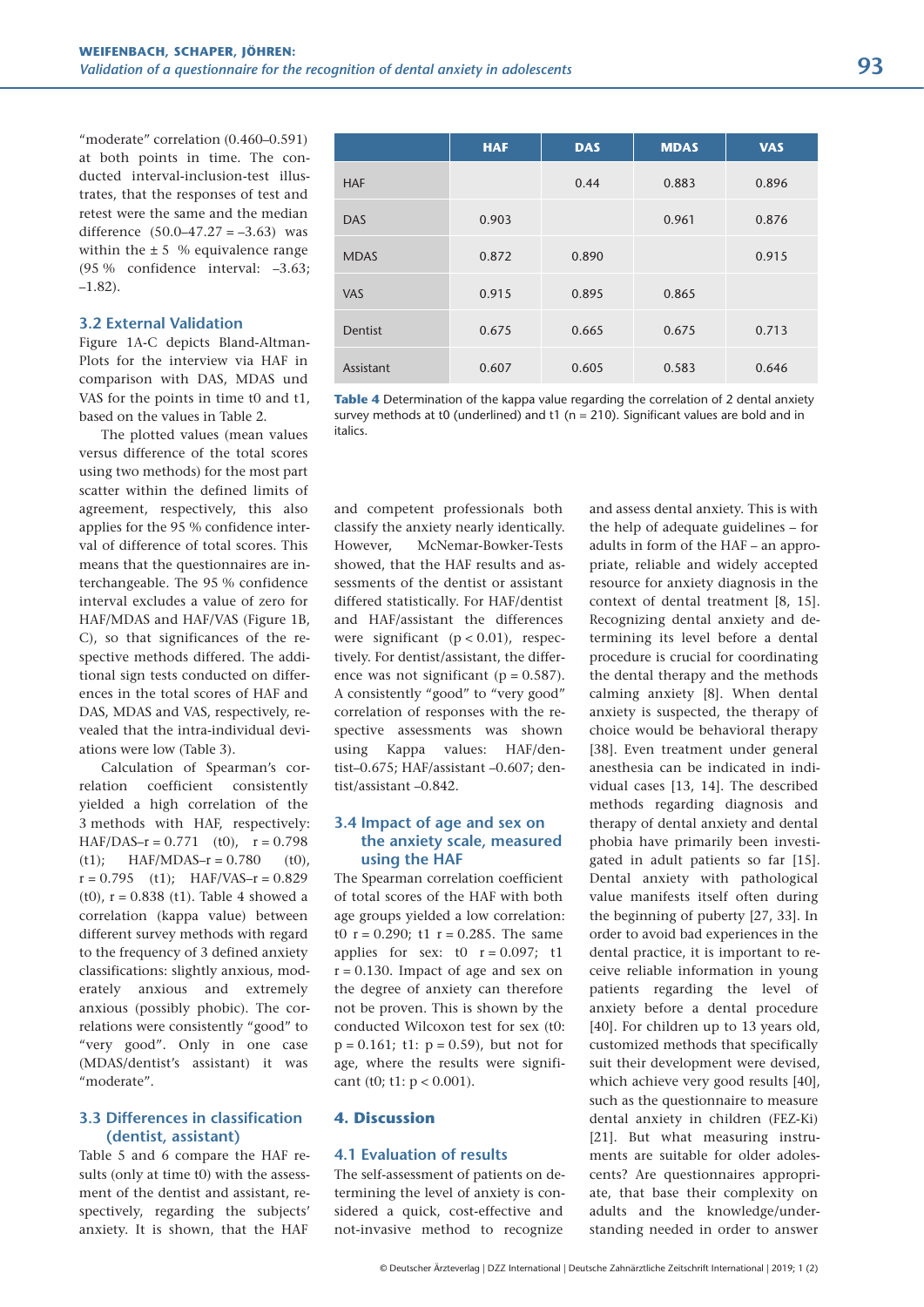|                          |                                         |                     | <b>Assessment of dentist</b><br>regarding degree of anxiety |                              |                                        |              |
|--------------------------|-----------------------------------------|---------------------|-------------------------------------------------------------|------------------------------|----------------------------------------|--------------|
|                          |                                         |                     | <b>Slightly</b><br>anxious                                  | <b>Moderately</b><br>anxious | <b>Extremely</b><br>anxious,<br>phobic | <b>Total</b> |
|                          |                                         | <b>Number</b>       | 111                                                         | 24                           | $\mathbf{1}$                           | 136          |
|                          | Slightly anxious                        | Percentage of total | 52.9 %                                                      | 11.4 %                       | 0.5%                                   | 64.8%        |
| HAF-Classifi-            | cation regard-<br>Moderately<br>anxious | <b>Number</b>       | 5                                                           | 46                           | $\overline{7}$                         | 58           |
| ing degree of<br>anxiety |                                         | Percentage of total | 2.4 %                                                       | 21.9 %                       | 3.3 %                                  | 27.6 %       |
|                          | Extremely                               | Number              | $\mathbf{0}$                                                | $\mathbf{0}$                 | 16                                     | 16           |
|                          | anxious, phobic                         | Percentage of total | $0\%$                                                       | $0\%$                        | 7.6 %                                  | 7.6 %        |
|                          |                                         | Number              | 116                                                         | 70                           | 24                                     | 210          |
| Total                    |                                         | Percentage of total | 55.2 %                                                      | 33.3 %                       | 11.4 %                                 | 100 %        |

**Table 5** Quantitative comparison of the answers (cross tables, not shown) of the HAF (Hierarchic anxiety questionnaire) and the assessment of the dentist at t0.

truthfully [10]? This published pilot study investigates this question and examines the suitability of the HAF in adolescents from the age of 12.

In all of the survey methods used in the present study, it was consistently shown that a large part of the adolescent subjects was slightly anxious. The extremely anxious (possibly phobic) subjects made up the lowest percentage, approximately one tenth. The results correspond with those of the investigated adult patients, which show, that increased anxiety with regard to dental treatment constitutes a serious problem for about 10 % of the population [3, 10]. Furthermore, it appears from the collected data, that boys seemed less anxious than girls and that older adolescents (15–17 years old) seemed less anxious than younger adolescents (12–14 years). Even though this is consistent with the socially assigned gender roles and the normal intellectual maturation [e.g. 26], the examination of the effect of age and sex yielded somewhat, that age could play a role. Also, in investigations of dental anxiety in adults, the women declare more anxiety than men [10].

The internal validity, investigated using Cronbach's α through test and retest was "excellent" (> 0.9). Consequently, a high measure of stable relations between the interviews and the different points of time (t0, t1) can be assumed. Despite this very good internal consistency, an itemwise test (McNemar-Bowker-Tests) produced, that the participants' responses of all 11 questions of the HAF at both points in time differed significantly.

These differences were consistently not highly significant. In accordance with this, the kappa values showed an item-wise comparison of test and retest, so that the correlation of the 1st and 2nd interview was at least "moderate", in 4 out of 11 questions even "good". The results of the interval-inclusion-test suggest an equivalent significance at t0 and t1 (95 % confidence interval within the defined area of equivalence) and therefore support the interval validity. The lack of experience of young subjects could possibly have an impact, because it can be assumed, that examined adolescents have little experience in general visiting a dental practice. At least the first test conducted in this research project solely took place during a dental check-up; even following this no dental procedure was carried out (until the retest).

For the external HAD-validity using Spearman's correlation test, the data was examined using Bland-Altman-analyses. These showed, that the HAF results strongly correlated with the DAS, MAS and VAS.

However, it must be noted, that the other questionnaires used for external validity for adolescents was not examined and validated expressis verbis, let alone translated from English into German for this group and checked appropriately. Such investigations exist for diagnosing anxiety in adults, for example for the DAS [37]. Most international studies deal with dental anxiety in adults and include adolescents of 15 years or older from time to time, without pointing this out separately or discussing it. So far, it was always rather differentiated between children and adults. In this study, it is investigated explicitly, if the HAF is a suitable instrument in 12–14 year old adolescents. The results of the present investigation show that in spite of all previous scepticism, the HAF is a suitable instrument to diagnose anxiety in adolescents.

Although adolescents are considered "uncooperative", especially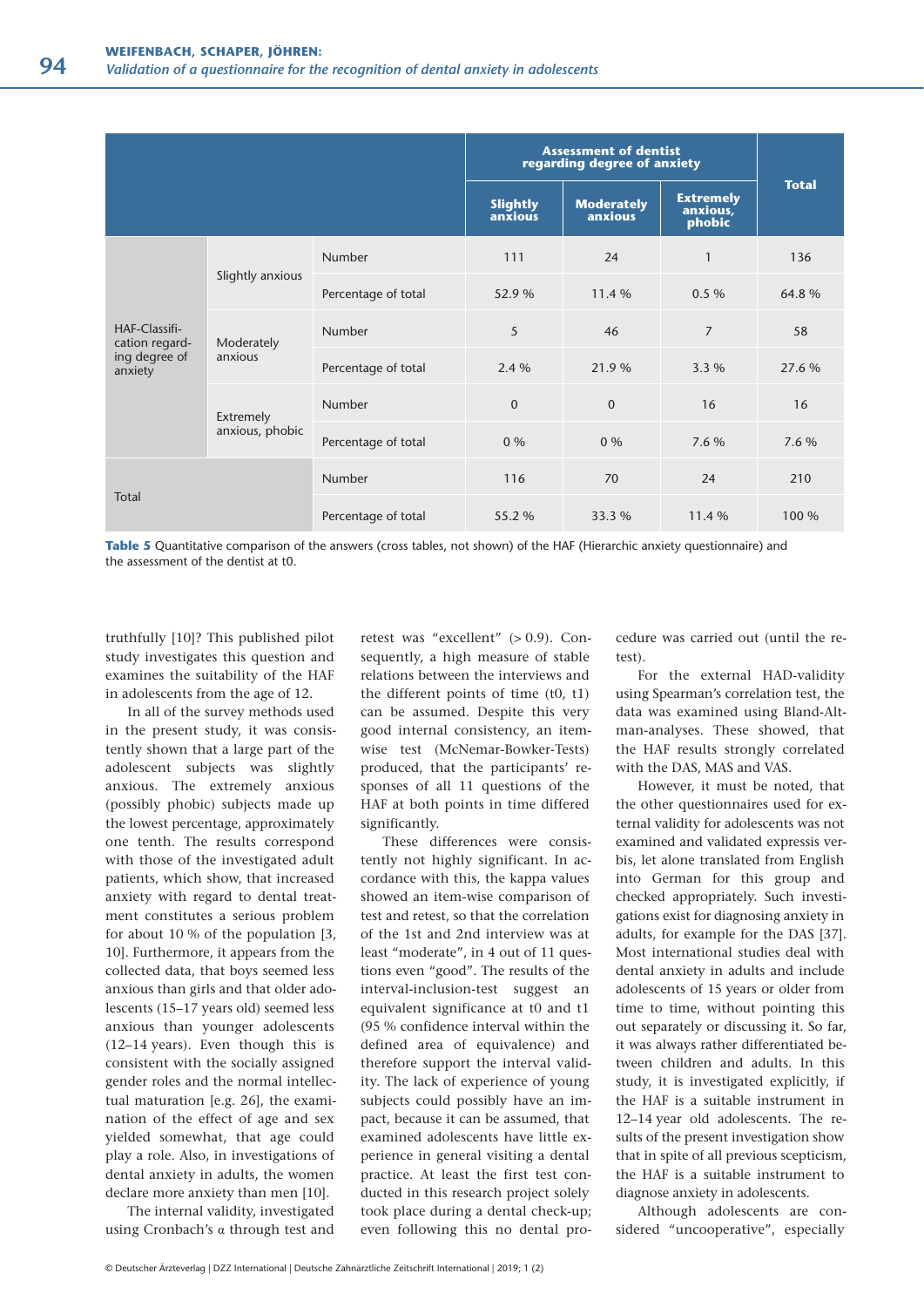|                                  |                              |                     | <b>Assessment of assistant</b><br>regarding degree of anxiety |                              |                                        |              |
|----------------------------------|------------------------------|---------------------|---------------------------------------------------------------|------------------------------|----------------------------------------|--------------|
|                                  |                              |                     | <b>Slightly</b><br>anxious                                    | <b>Moderately</b><br>anxious | <b>Extremely</b><br>anxious,<br>phobic | <b>Total</b> |
|                                  |                              | <b>Number</b>       | 107                                                           | 27                           | 2                                      | 136          |
|                                  | Slightly anxious             | Percentage of total | 51.0%                                                         | 12.9 %                       | 1.0%                                   | 64.8%        |
| HAF- Classifi-<br>cation regard- | Moderately                   | <b>Number</b>       | 8                                                             | 42                           | 8                                      | 58           |
| ing degree of<br>anxiety         | anxious                      | Percentage of total | 3.8 %                                                         | 20 %                         | 3.8 %                                  | 27.6 %       |
|                                  | Extremely<br>anxious, phobic | <b>Number</b>       | $\mathbf 0$                                                   | $\mathbf{0}$                 | 16                                     | 16           |
|                                  |                              | Percentage of total | $0\%$                                                         | $0\%$                        | 7.6 %                                  | 7.6 %        |
|                                  |                              | <b>Number</b>       | 115                                                           | 69                           | 26                                     | 210          |
| Total                            |                              | Percentage of total | 54.8%                                                         | 32.9 %                       | 12.4 %                                 | 100 %        |

**Table 6** Quantitative comparison of the answers (cross table, not shown) of the HAF (hierarchic anxiety questionnaire) and the assessment of the dentist's assistant at t0. (Tab. 1–6: N. Weifenbach)

when transitioning to puberty, and possibly tend to make false statements due to a sense of shame [6, 33, 34, 40], these results show that adolescents had no difficulties handling the questionnaire. This is particularly true for older adolescents, which is in line with the fact that questionnaires filled out incorrectly solely occured in the group of 12–14 year old subjects. In order to achieve clear results and recognize uncertainties in younger adolescents handling the questionnaires, it is recommended that a follow-up study examines the completion of the HAF questionnaire under the guidance of competent staff.

# **4.2 Methodological critique**

The study presented exhibits pilot character because the sample size is based on the HAF study in adults from 1999 [10] and other diagnostic studies [1, 40]. Follow-up studies with larger number of participants are in the planning stage. Additionally, the social, cultural and spatial distribution of participating students were not taken into account. They attended different types of schools, which could have an impact given the expected variation in level of

education [cf. 23]. The same applies for possible effects of cultural barriers such as effects, that potentially result from time or length of study, even though this cannot be expected according to the authors' assessment. Furthermore, in this pilot study, the participants' origins were not subjected to any geographic dispersion with regard to the entire country of Germany, and all participants of this investigation visited the same dental practice. Unlike Margraf and Poldrack [19], who explicitly compared East and West Germany, the present pilot study only reproduces a selective situation. However, regardless of degree of education and individual level of development, no questionnaire was filled out incorrectly in the group of 15–17 year olds.

Although the results presented contribute to closing the knowledge gaps in dentistry and are important for the clinical approach, it must not be overlooked, that a comprehensive and final evaluation at the current degree of the knowledge process has not been given.

# **5. Conclusion**

This pilot study shows, that the HAF in its existing form is applicable in adolescents of both sexes between the ages of 15 and 18. Regarding the applicability of younger adolescents between 12 and 14 years old, difficulties in dealing with the questionnaire emerged. Further studies have to show the impact of social, cultural and regional aspects and how adolescents can be supported most appropriately in filling out this anxiety questionnaire, so that the HAF can be justified for this target group in the daily dental practice.

# **Conflicts of interest:**

Authors state, that there is no conflict of interest within the meaning of the International Committee of Medical Editors.

### **Literature**

1. Barthelmes M: Die Visuelle Analogscala als Screening-Instrument zur initialen Diagnostik der Zahnbehandlungsangst: eine Validierungsstudie. Diss Universität Bern 2008

2. Corah NL: Development of a dental anxiety scale. J Dent Res 1969; 48: 596–602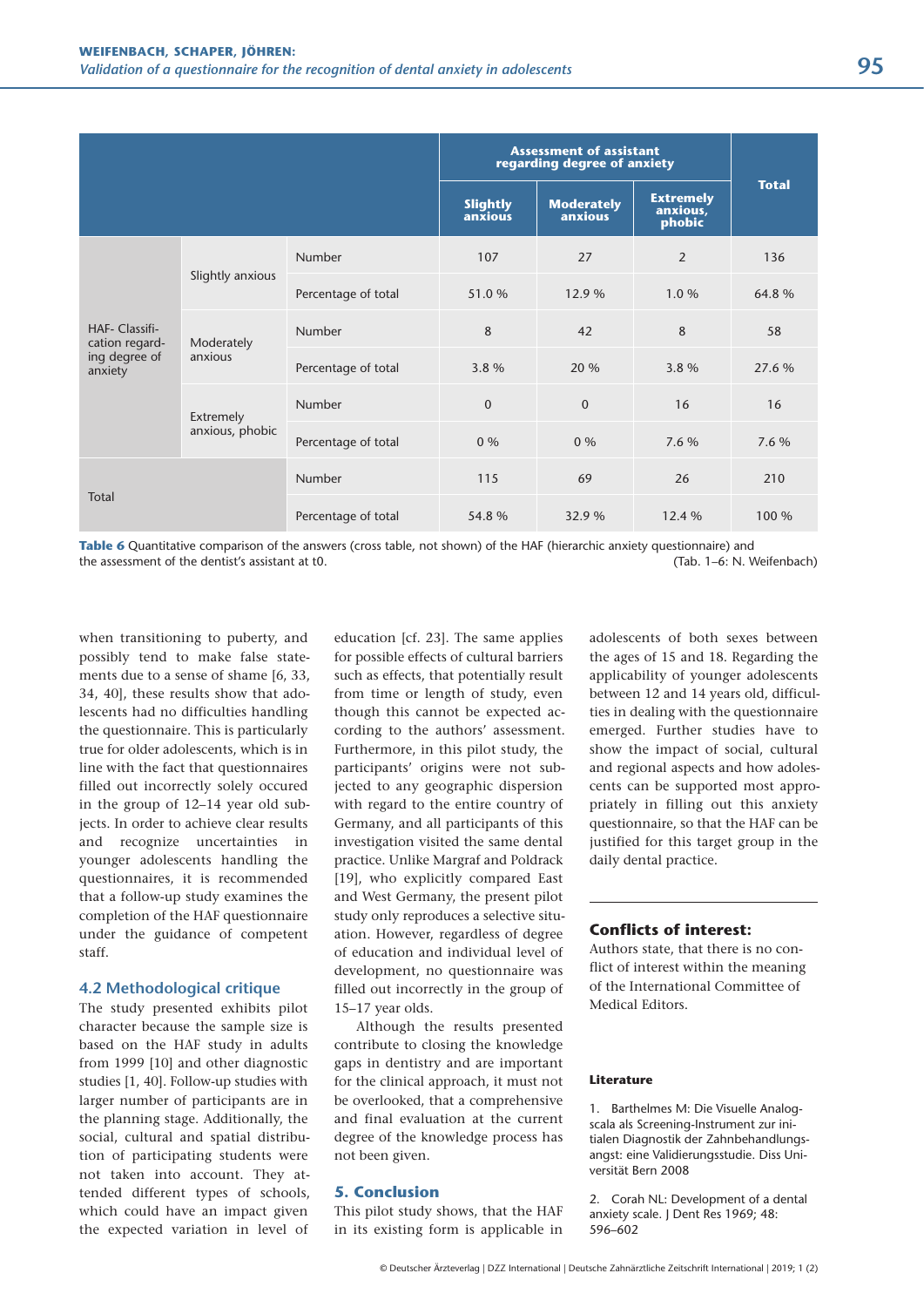3. Enkling N, Marwinski G, Jöhren P: Dental anxiety in a representative sample of residents of a large German city. Clin Oral Invest 2006; 10: 84–91

4. Frankl SN, Shiere FR, Fogels HR: Should the parent remain with the child in the dental operatory? J Dent Child 1962; 29: 150–163

5. Gale EH: Fears of the dental situation. J Dent Res 1972; 51: 964–966

6. Flammer A, Alsaker FD: Entwicklungspsychologie der Adoleszenz. Huber, Bern 2002

7. Hoefert HW: Konzept und Ätiologie der Zahnbehandlungsangst. In: Hoefert HW, Jöhren HP (Hrsg.): Zahnbehandlungsangst erkennen und behandeln. Spitta, Balingen 2010, 45–78

8. Hoefert HW, Jöhren HP: Zahnbehandlungsangst erkennen und behandeln. Spitta, Balingen 2010

9. Humphris GM, Morrison T, Lindsay SJ: The modified dental anxiety scale: validation and United Kingdom norms. Community Dent Health 1995; 12: 143–150

10. Jöhren P: Validierung eines Fragebogens zur Erkennung von Zahnbehandlungsangst. ZWR – Das Deutsche Zahnärzteblatt 1999; 108: 104–114

11. Jöhren P, Enkling N, Sartory G: Prädiktoren des Vermeidungsverhalten bei Zahnbehandlungsphobie. Dtsch Zahnärztl Z 2005; 60: 161–165

12. Jöhren P, Landmesser H, Jackowski J, Jordan AR: Kariesbefall bei unkooperativen Kindern. Oralprophylaxe 1997; 19: 141–145

13. Jöhren P, Margraf-Stiksrud J: Zahnbehandlungsangst und Zahnbehandlungsphobie bei Erwachsenen. Stellungnahme der DGZMK in Kooperation mit dem Arbeitskreis für Psychologie und Psychosomatik der DGZMK. Dtsch Zahnärztl Z 2002; 57: 9–12

14. Jöhren P, Sartory G: Zahnbehandlungsangst – Zahnbehandlungsphobie: Ätiologie – Diagnose – Therapie. Schlütersche, Hannover 2002

15. Jöhren HP, Weifenbach N: Diagnostik der Zahnbehandlungsangst und Zahnbehandlungsphobie. In: Hoefert HW, Jöhren HP (Hrsg.): Zahnbehandlungsangst erkennen und behandeln. Spitta, Balingen 2010: 79–115

16. Künzel W, Toman J: Kinderzahnheilkunde. Hüthig, Heidelberg 1985

17. Kunzelmann KH, Dünniger P: Wechselwirkung zwischen Angst vor dem Zahnarzt und Mundgesundheit. Dtsch Zahnärztl Z 1960; 45: 636–63

18. Laskin M: Link between gum disease and heart disease disputed. Lancet 2001; 358: 303

19. Margraf J, Poldrack A: Angstsyndrome in Ost-, Westdeutschland: eine repräsentative Bevölkerungserhebung. Z Klin Psychol Psychiatr Psychother 2000; 29: 157–169

20. Margraf-Stiksrud J: Angst und Angstabbau. In: Sergl HG (Hrsg.): Psychologie und Psychosomatik in der Zahnheilkunde. Urban und Schwarzenberg, München, Wien, Baltimore 1996: 87–117

21. Margraf-Stiksrud J: Fragebogen zur Erfassung von Zahnbehandlungsangst bei Kindern (FEZ-Ki). In: Hoyer J & Margraf J (Hrsg.): Angstdiagnostik: Grundlagen und Testverfahren. Springer, Berlin 2003, 535–537

22. Mehrstedt M: Ohne Angst zum Zahnarzt. Asanger, Heidelberg 2002

23. Micheelis W, Bauch J: Mundgesundheitszustand und -verhalten in der Bundesrepublik Deutschland. Deutscher Ärzteverlag, Köln 1991

24. Moosbrugger H, Kelava A: Testtheorie und Fragebogenkonstruktion. Springer, Heidelberg 2007

25. Newton JT, Buck DJ: Anxiety and pain measures in dentistry: a guide to their quality and application. J Am Dent Assoc 2000; 131: 1449–1457

26. Oerter R: Kindheit. In: Oerter R, Montada L (Hrsg.): Entwicklungspsychologie. Psychologie Verlags Union, Weinheim 1995: 249–309

27. Öst L: Age of onset of different phobias. J Abnorm Psychol. 1987; 96: 223–229

28. Pantas E, Jöhren HP Zahnbehandlungsangst – eine prospektive Studie zur anxiolytischen Wirkung von Musik während der Zahnbehandlung. Dtsch Zahnärztl Z 2013; 68: 288–295

29. Platen C: Die Organisation der Zahnarztpraxis aus Patientensicht. Diss Technische Hochschule Aachen 2001

30. Sartory G, Heinen R, Wannemüller A, Lohrmann T, Jöhren P: Die modulierte Schreckreaktion bei Zahnbehandlungsphobie. Z Klin Psychol Psychiatr Psychother 2009; 38: 213–222

31. Scarr A: The handbook of child and adolescent clinical psychology. Routledge, London 1999

32. Schneider S: Angststörungen bei Kindern und Jugendlichen: Grundlagen und Behandlung. Springer, Berlin, Heidelberg 2004

33. Schneider S, Pflug V, Seehagen S: Angststörungen. In: Fegert JM, Eggers C, Resch F (Hrsg.): Psychiatrie und Psychotherapie des Kindes- und Jugendalters. Springer, Berlin, Heidelberg 2012, 547–568

34. Seiffge-Krenke I: Psychotherapie und Entwicklungspsychologie. Springer, Berlin, Heidelberg, New York, London, Mailand, Paris, Tokio 2004

35. Slovin, M: Managing the anxious and phobic dental patient. NY State Den J 1997; 63: 36–40

36. Spielberger CD: Anxiety: current trends in theory and research. Academic Press, New York 2004

37. Thom A, Sartory G, Jöhren P: Comparison between one-session psychological treatment and benzodiazepine in dental phobia. J Cons Clin Psychol 2000; 68: 378–387

38. Tönnies S, Mehrstedt M, Eisentraut I: Die Dental Anxiety Scale (DAS) und das Dental Fear Survey (DFS) – zwei Messinstrumente zur Erfassung von Zahnbehandlungsängsten. Z Med Psychol 2002; 11: 63–72

39. Unnewehr S, Schneider S, Margraf J: Kinder-DIPS: Diagnostisches Interview bei psychischen Störungen im Kinder und Jugendalter. Springer, Berlin, Heidelberg 1995

40. Zach-Enk AM: Angst vor zahnärztlicher Behandlung bei Kindern und Jugendlichen. Diss Universität Hamburg 2008



Photo: privat) (Photo: privat)

**DR. NIELS WEIFENBACH M.SC. M.SC. Epscheider Straße 6, 58339 Breckerfeld mail@niels-weifenbach.de**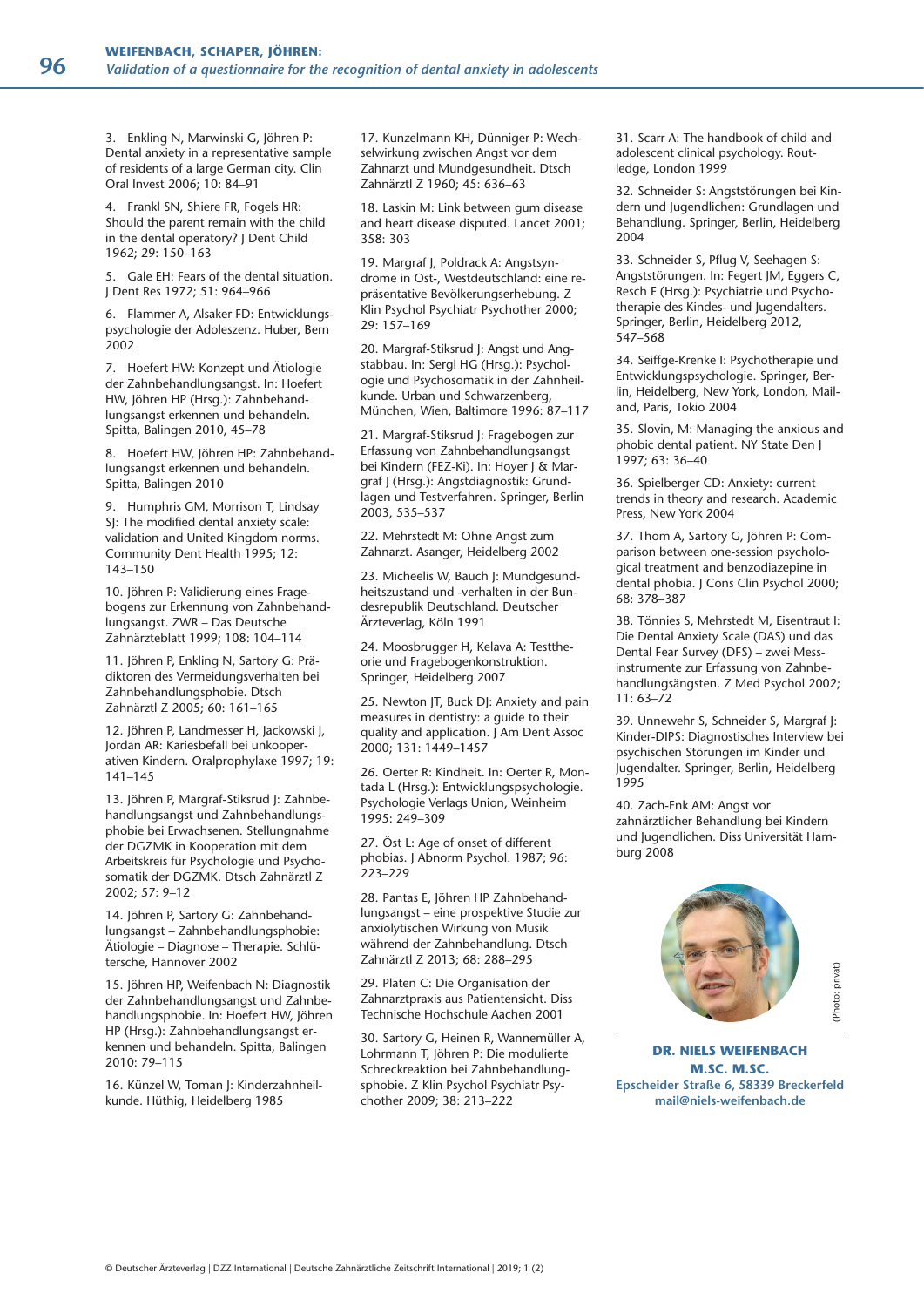# Annex 1

# Hierarchic anxiety questionnaire (HAF) Please imagine yourself in the following situations and specify: Relaxed Sick with fear Uneasy Tense Anxious (1 Point) (2 Points) (3 Points) (4 Points) (5 Points) How do you feel at the<br>thought of having to go see the dentist tomorrow? You are sitting in the waiting room and waiting to be called up. How do you feel? Imagine entering the treatment room and smelling the typical odor. You are in the dentist's chair and the dentist enters the room. You take a look at the X-Ray image together and discuss what has to be done. How do you feel when it is explained to you, that tartar is about to be removed? The dentist explains that you have a cavity, and that he wants to treat it right now. He adjusts the position of the chair and prepares a syringe. Imagine hearing the typical noise of the drill, how do you feel? The dentist explains to you, that the caries is too deep and that the tooth has to be extracted. A wisdom tooth has to be removed and the injection was already given. The dentist picks up the scalpel.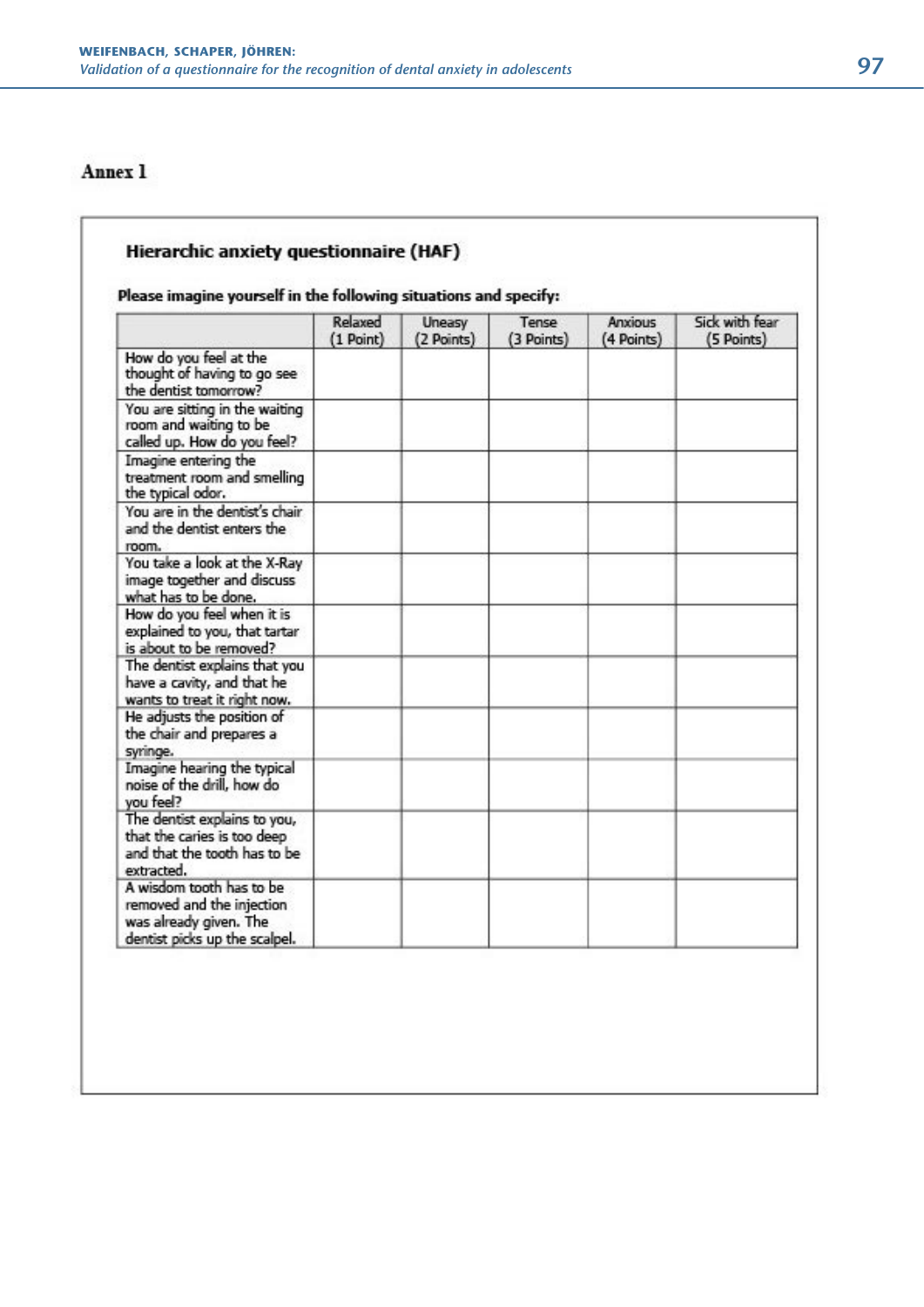# Patient questions on DAS (Questions 1 to 4)

1. Imaging having to go see a dentist tomorrow. How do you feel right now?

| I quite enjoy going to the dentist.                                           |  |
|-------------------------------------------------------------------------------|--|
| I don't mind, it doesn't bother me.                                           |  |
| I feel a little uneasy.                                                       |  |
| I am worried, that it will be painful and uncomfortable                       |  |
| I am very afraid and am very worried what the dentist is going to do with me. |  |

2. Imagine sitting in the waiting room at the dentist. How do you feel?

| relaxed                                                   |  |
|-----------------------------------------------------------|--|
| a little uncomfortable                                    |  |
| tense                                                     |  |
| anxious                                                   |  |
| so anxious, that I am sweating and feeling downright sick |  |

3. Imagine sitting in the dentists' chair. The dentist prepares the drill to work on your teeth. How do you feel?

| relaxed                                                   |  |
|-----------------------------------------------------------|--|
| a little uncomfortable                                    |  |
| tense                                                     |  |
| anxious                                                   |  |
| so anxious, that I am sweating and feeling downright sick |  |

4. Imagine sitting in the dentists' chair to have tartar removed. While you wait, the dentist Imagine sitting in the dentists' chair to have tartar removed. While you wait, the dentist<br>prepares the instruments he will use to scrape off tartar in the gingival area. How do you<br>feel?

| relaxed                                                   |  |
|-----------------------------------------------------------|--|
| a little uncomfortable                                    |  |
| tense                                                     |  |
| anxious                                                   |  |
| so anxious, that I am sweating and feeling downright sick |  |

# **MDAS: Extension of DAS by 1 question**

5. Imagine having to receive an injection into your gums above a posterior molar. How do you feel?

| relaxed                                                   |  |
|-----------------------------------------------------------|--|
| a little uncomfortable                                    |  |
| tense                                                     |  |
| anxious                                                   |  |
| so anxious, that I am sweating and feeling downright sick |  |